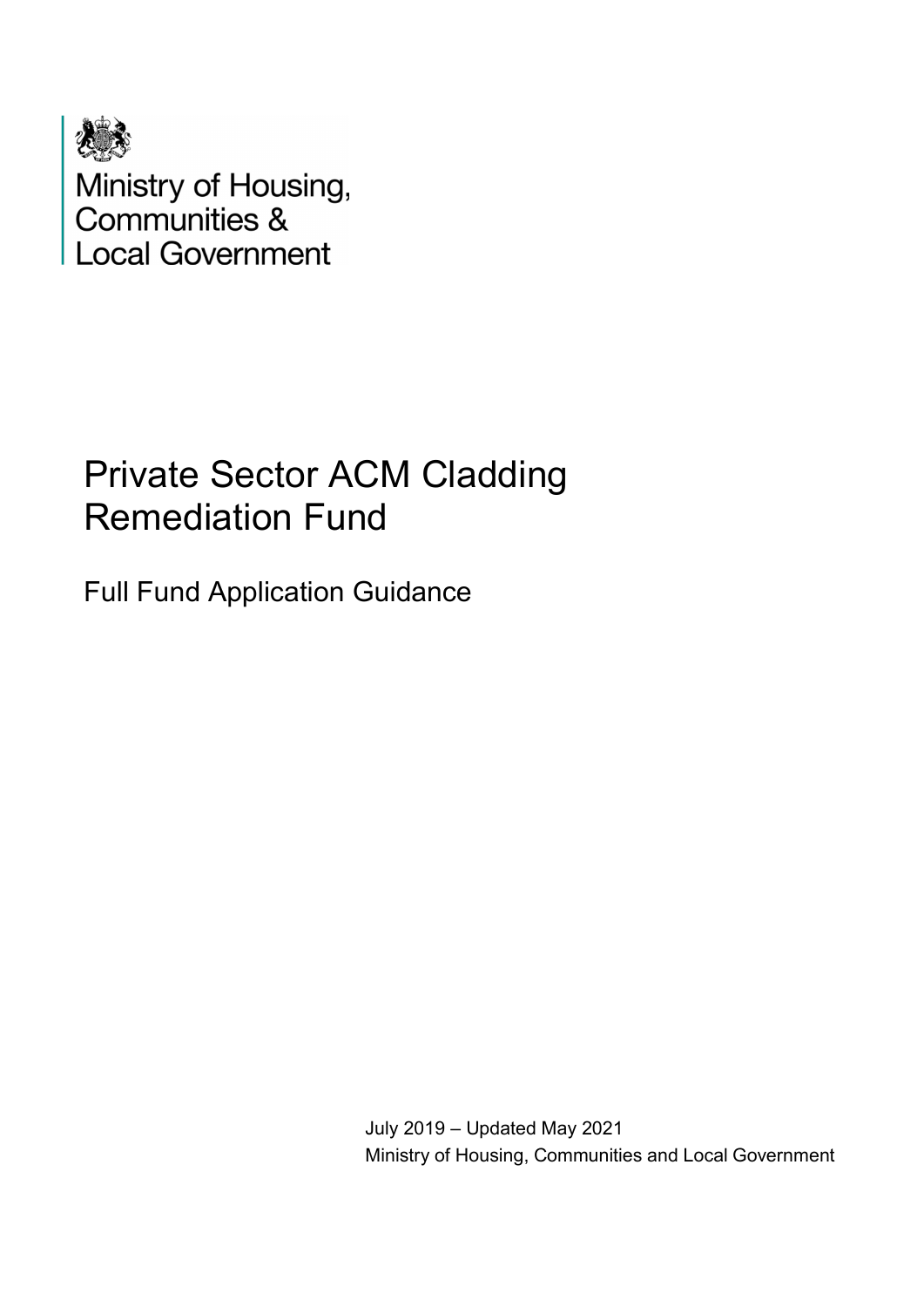

*© Crown copyright, 2019*

*Copyright in the typographical arrangement rests with the Crown.*

You may re-use this information (not including logos) free of charge in any format or medium, under the terms of the Open Government Licence. To view this licence visit <http://www.nationalarchives.gov.uk/doc/open-government-licence/version/3/>

This document/publication is also available on our website at [www.gov.uk/mhclg](http://www.gov.uk/mhclg)

If you have any enquiries regarding this document/publication, complete the form at <http://forms.communities.gov.uk/> or write to us at:

Ministry of Housing, Communities and Local Government Fry Building 2 Marsham Street London SW1P 4DF Telephone: 030 3444 0000

For all our latest news and updates follow us on Twitter: <https://twitter.com/mhclg>

July 2019 – updated May 2021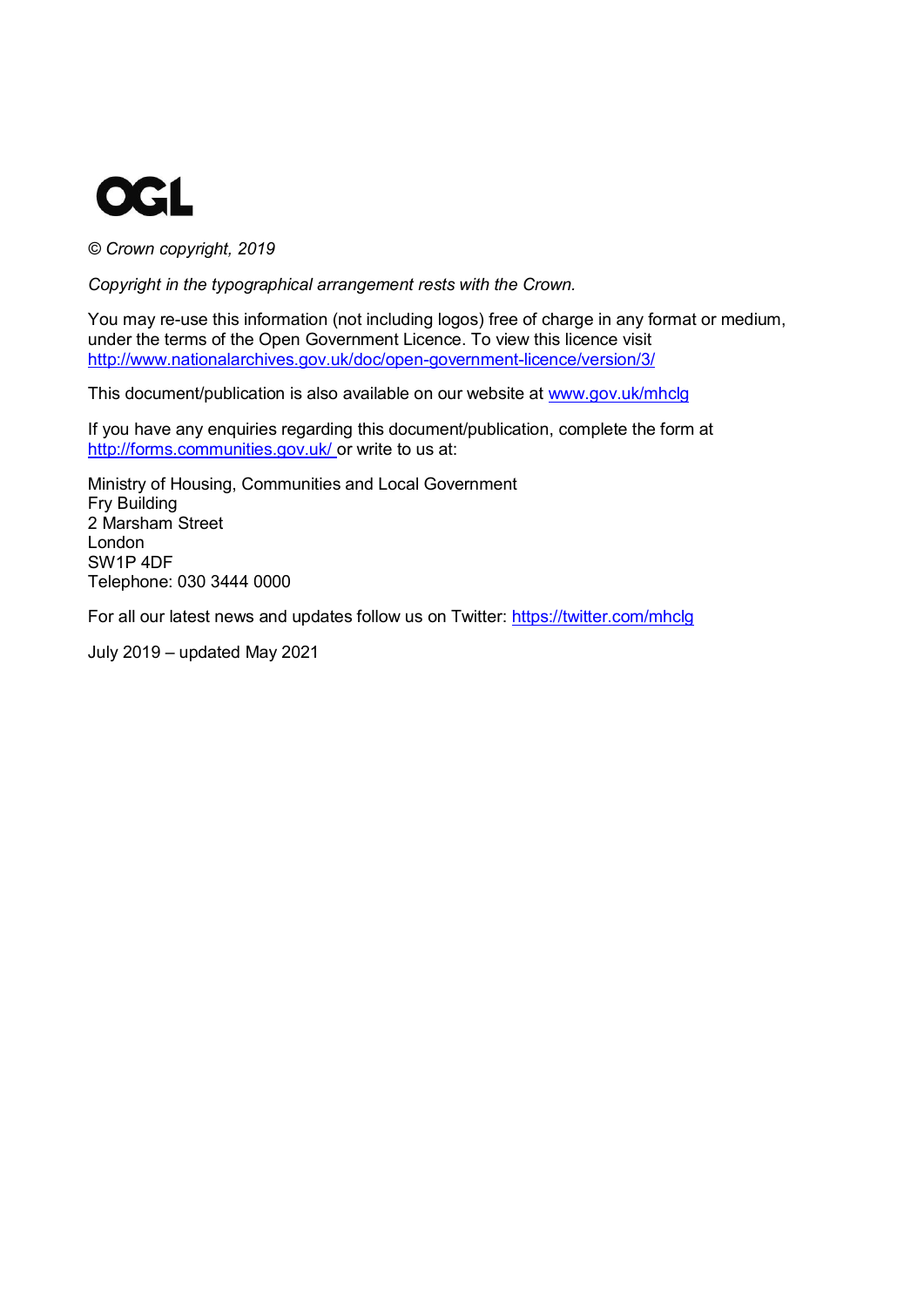# **Contents**

| Introducing the fund                              | $\overline{\mathbf{4}}$ |
|---------------------------------------------------|-------------------------|
| How much money is available?                      | $5\phantom{1}$          |
| <b>Eligibility criteria</b>                       | 5                       |
| <b>Subsidy control</b>                            | $\overline{7}$          |
| What costs are covered by the fund?               | 8                       |
| How the fund works                                | 9                       |
| <b>Enforcement</b>                                | 12                      |
| How and when to apply for funding                 | 12                      |
| Where can I find further information and support? | 12                      |
| Annex A - Information required                    | 13                      |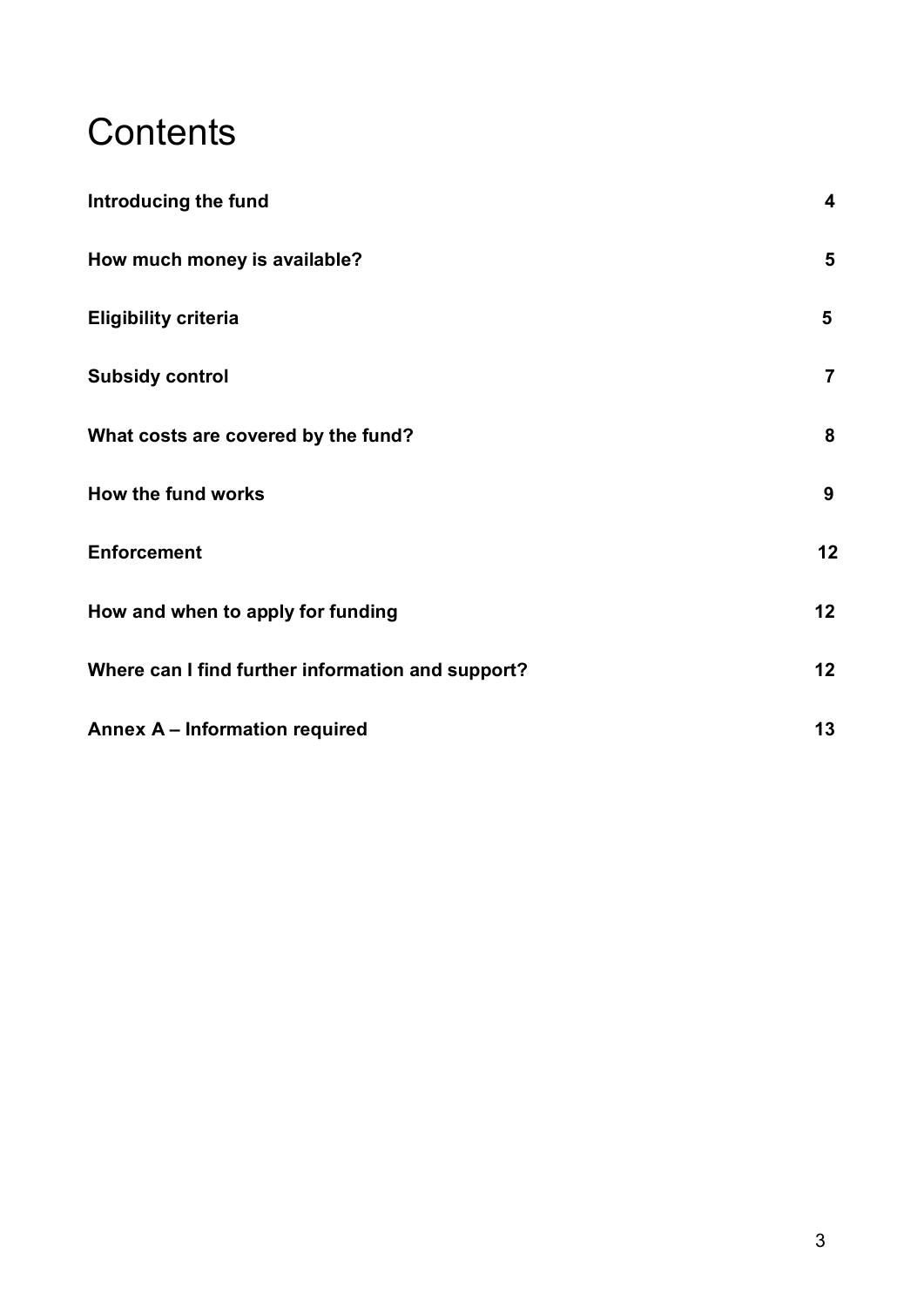# Private Sector ACM Cladding Remediation Fund

# **Introducing the fund**

The government is committed to ensuring that residents are safe and feel safe in their homes. We are clear that all buildings with unsafe<sup>[1](#page-3-0)</sup> Aluminium Composite Material (ACM) cladding systems<sup>[2](#page-3-1)</sup> must be remediated so that residents can have peace of mind. Unsafe ACM cladding represents an unparalleled fire risk and is not safe, and therefore the government is taking action.

Interim measures are in place to keep residents safe in all unsafe ACM-clad buildings, but ultimately this cladding must be replaced. We expect building owners and responsible entities - that is, those organisations which have a legal responsibility for the repair, condition and safety of the building, and which have a legal right to recover the cost through the service charge - to act promptly to ensure that their buildings and residents are made safe in the longer term by removing and replacing unsafe cladding systems as swiftly as possible while ensuring that remediation works are carried out effectively and safely.[3](#page-3-2)

To address the lack of action taken by private building owners, the government announced that around  $£200$  million<sup>[4](#page-3-3)</sup> will be made available to remove and replace unsafe cladding from high-rise private residential buildings. The Private Sector ACM Cladding Remediation Fund will cover the cost of the replacement of unsafe ACM cladding on private residential buildings in England over 18m in height, with an allowable tolerance of 30cm under this height<sup>[5](#page-3-4)</sup>. Funding will be provided to responsible entities who will be responsible for remediation, but the fund will be for the benefit of leaseholders who would otherwise incur the cost through service charge arrangements.

The government acknowledges that some private building owners and developers have acted swiftly and already fully funded the remediation of unsafe cladding themselves, thereby avoiding the need to access the fund and saving taxpayers' money. The public will expect building owners to honour any outstanding commitments to pay for and carry out remediation works as quickly as possible.

This guidance document sets out the scope and eligibility criteria for the fund, against which applications will be assessed. It describes which costs are covered, the eligibility criteria, how the fund works - including important rules on subsidy control – how to apply and the timetable for submitting applications.

<span id="page-3-0"></span><sup>1</sup> *'*Unsafe' means those cladding systems that have been identified as containing combustible materials (e.g. a polyethylene core in an <sup>2</sup> The fund-related definition of 'cladding system' is included in the section below; What costs are covered by the fund?

<span id="page-3-2"></span><span id="page-3-1"></span> $3$  Information on interim measures and remediation can be found at: <https://www.gov.uk/government/publications/updated-interim-safety-advice-for-building-owners> [https://www.gov.uk/government/publications/information-note-for-landlords-and-building-owners-of-tall-](https://www.gov.uk/government/publications/information-note-for-landlords-and-building-owners-of-tall-residential-buildings-with-acm-cladding) [residential-buildings-with](https://www.gov.uk/government/publications/information-note-for-landlords-and-building-owners-of-tall-residential-buildings-with-acm-cladding)[acm-cladding](https://www.gov.uk/government/publications/information-note-for-landlords-and-building-owners-of-tall-residential-buildings-with-acm-cladding)

<span id="page-3-3"></span><sup>4</sup> <https://www.gov.uk/government/news/government-to-fund-and-speed-up-vital-cladding-replacement>

<span id="page-3-4"></span><sup>&</sup>lt;sup>5</sup> This revision to the guidance confirms that we are allowing a tolerance of 30cm to this measurement so any building with appropriate evidence that their building measures 17.70m or above will be eligible to proceed to application stage. For more information, see page  $\tilde{2}$  of Annex A – Technical Information for the Building

Safety Fund, available at https://www.gov.uk/guidance/remediation-of-non-acm-buildings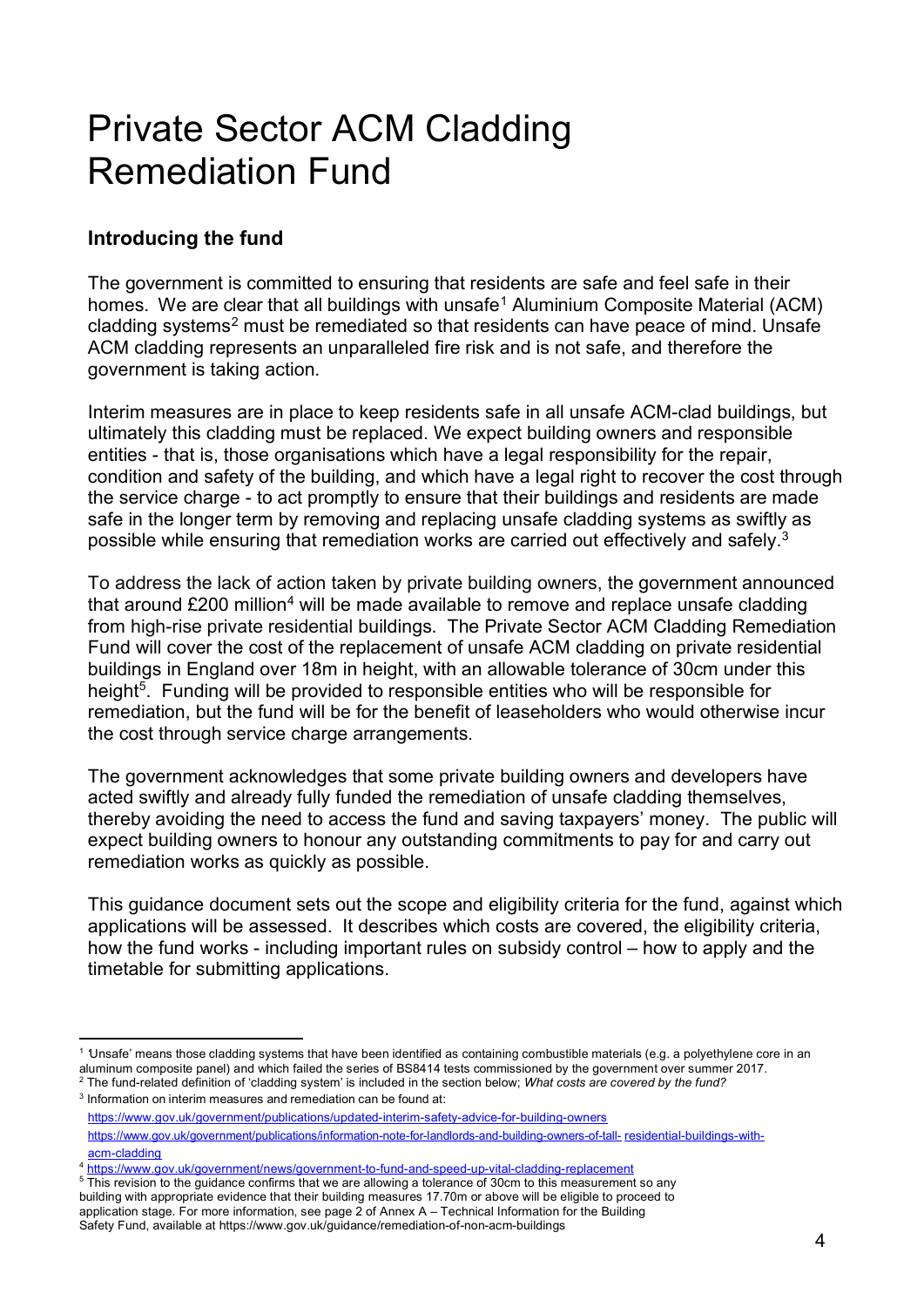#### **How much money is available?**

Grant funding will be available to cover all reasonable costs for the remediation of unsafe ACM cladding on residential buildings over 18m in height (or within the 30cm tolerance) and in private ownership. From initial information provided by building owners and local authorities, and from the experience of operating the Social Sector ACM Cladding Remediation Fund, the government estimates total costs at around £200m.

## **Eligibility criteria**

The fund will be available for the benefit of leaseholders in residential buildings over 18m in height (or within the 30cm tolerance) who would otherwise have an obligation to meet the cost of cladding remediation by virtue of provisions in their leases. Where leaseholders are not liable for the costs of remedial works via service charge under the terms of their lease, but the responsible entity for the building is a leaseholder-run Right-to-Manage<sup>[6](#page-4-0)</sup> company, the building may still be eligible for funding.

To be eligible for the fund applicants will need to confirm that they are replacing unsafe ACM cladding with materials of limited combustibility that have been classified as European Class A1 or A2-s1, D0. [7](#page-4-1)

We will expect building owners to actively identify and pursue all reasonable claims against those involved in the original cladding installations, and to pursue insurance and warranty claims where possible. Successful claims will require some or all the proceeds returned to government. Building owners therefore need to be mindful at all stages in the remediation process of the opportunities to secure and retain documentary evidence that could support such claims.

Applications for buildings comprising mixed residential and commercial use will be within scope.

#### **Responsible entities, including engagement with leaseholders**

Applications can only be made by the responsible entity, and as a condition of funding responsible entities will enter into a funding agreement on terms acceptable to MHCLG. A responsible entity may be the building freeholder or head leaseholder or a management company who has primary responsibility for the repair of the property. A management company which is not the responsible entity will still be able to apply and manage the application as an agent for the responsible entity.

We expect responsible entities to inform all leaseholders and residents that they will be applying for funding. Responsible entities should also inform leaseholders and residents of the nature of the works they intend to carry out and should provide regular updates to leaseholders and residents on the progress of their funding application and remediation works. As a minimum we expect responsible entities to provide updates to leaseholders at the following key milestones:

#### - Application submitted

<span id="page-4-0"></span> $6$  RTM Company: a company formed by qualifying leaseholders in order to acquire the management functions relating to a building or self-contained part of a building pursuant to the Commonhold and Leasehold Reform Act 2002.

<span id="page-4-1"></span> $7$  A1 or A2-s1,d0 as classified in accordance with BS EN13501-1:2007+A1:2009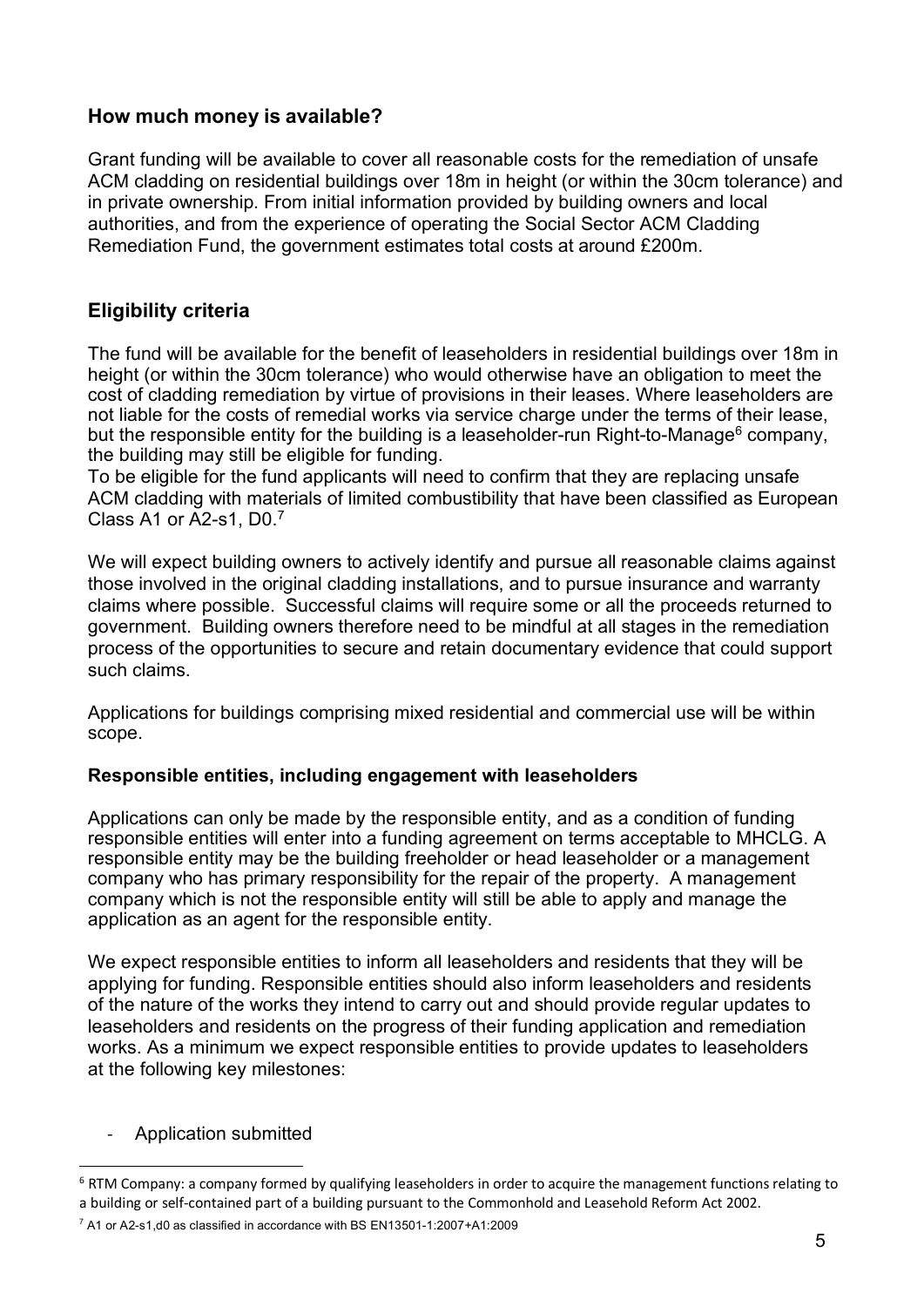- Outcome of application received
- Commencement of works (with an estimated completion date)
- Works completed.

Responsible entities should also make leaseholders aware that they can access specialist advice for help to understand their rights through the Leasehold Advisory Service (LEASE). Although leaseholders should contact their responsible entity with queries about their specific building, LEASE will act as the point of contact for leaseholders with questions about the fund. The government has allocated additional funding to LEASE to provide independent, free, initial advice to leaseholders on building safety issues to ensure they are aware of their rights and are supported to understand the terms of their leases. More information on LEASE, including how to contact them for advice, is available here:<https://www.lease-advice.org/>

The Ministry of Housing, Communities and Local Government (MHCLG) has written to all responsible entities known to be affected following the announcement of the fund. Responsible entities should, therefore, already be in contact with MHCLG through the Building Safety Programme. **If responsible entities have not notified MHCLG of buildings that fall into this specification, they should do so immediately by emailing** [towercaseworkteam@communities.gov.uk](mailto:towercaseworkteam@communities.gov.uk)

#### **Unsafe ACM cladding**

The fund will cover the removal and replacement of unsafe ACM cladding systems. *'*Unsafe' means those cladding systems that have been identified as containing combustible materials (e.g. a polyethylene core in an aluminium composite panel) and which failed the series of BS8414 tests commissioned by the government over summer 2017. Full details are set out in the consolidated advice note<sup>[8](#page-5-0)</sup> published by the Building Safety Programme on 5 September 2017.

The following will be used as evidence that unsafe ACM cladding needs remediating: either a copy of the Building Research Establishment's (BRE) screening test result for a sample of the cladding from the building; documentary evidence that the type of ACM matches the specification of ACM cladding which failed the government's BS8414 tests; or the local authority having notified MHCLG that unsafe ACM cladding has been confirmed.

#### **Unsafe non-ACM cladding**

Where buildings are eligible for funding via the Private Sector ACM Cladding Remediation Fund and have unsafe ACM cladding, applicants may also apply for funding to remove and replace unsafe non-ACM cladding systems on the building which would be eligible for funding via the Building Safety Fund (BSF)<sup>[9](#page-5-1)</sup>. The scope and cost of these works should be made as part of a single application, or as a request for additional funds, to the Private Sector ACM Cladding Remediation Fund. The costs of remediation of the non-ACM cladding will be funded via the Building Safety Fund and are subject to the same requirements and conditions as set out in the BSF Fund Application Guidance. Applicants

<span id="page-5-0"></span><sup>8</sup> [https://www.gov.uk/government/publications/building-safety-programme-update-and-consolidated-advice-](https://www.gov.uk/government/publications/building-safety-programme-update-and-consolidated-advice-for-building-owners-following-large-scale-testing) [for-building-owners-following-large](https://www.gov.uk/government/publications/building-safety-programme-update-and-consolidated-advice-for-building-owners-following-large-scale-testing)[scale-testing](https://www.gov.uk/government/publications/building-safety-programme-update-and-consolidated-advice-for-building-owners-following-large-scale-testing)

<span id="page-5-1"></span><sup>&</sup>lt;sup>9</sup> For more information, please see the registration prospectus and annexes here: <u>https://www.gov.uk/guidance/remediation-of-non-acm-</u> **buildings**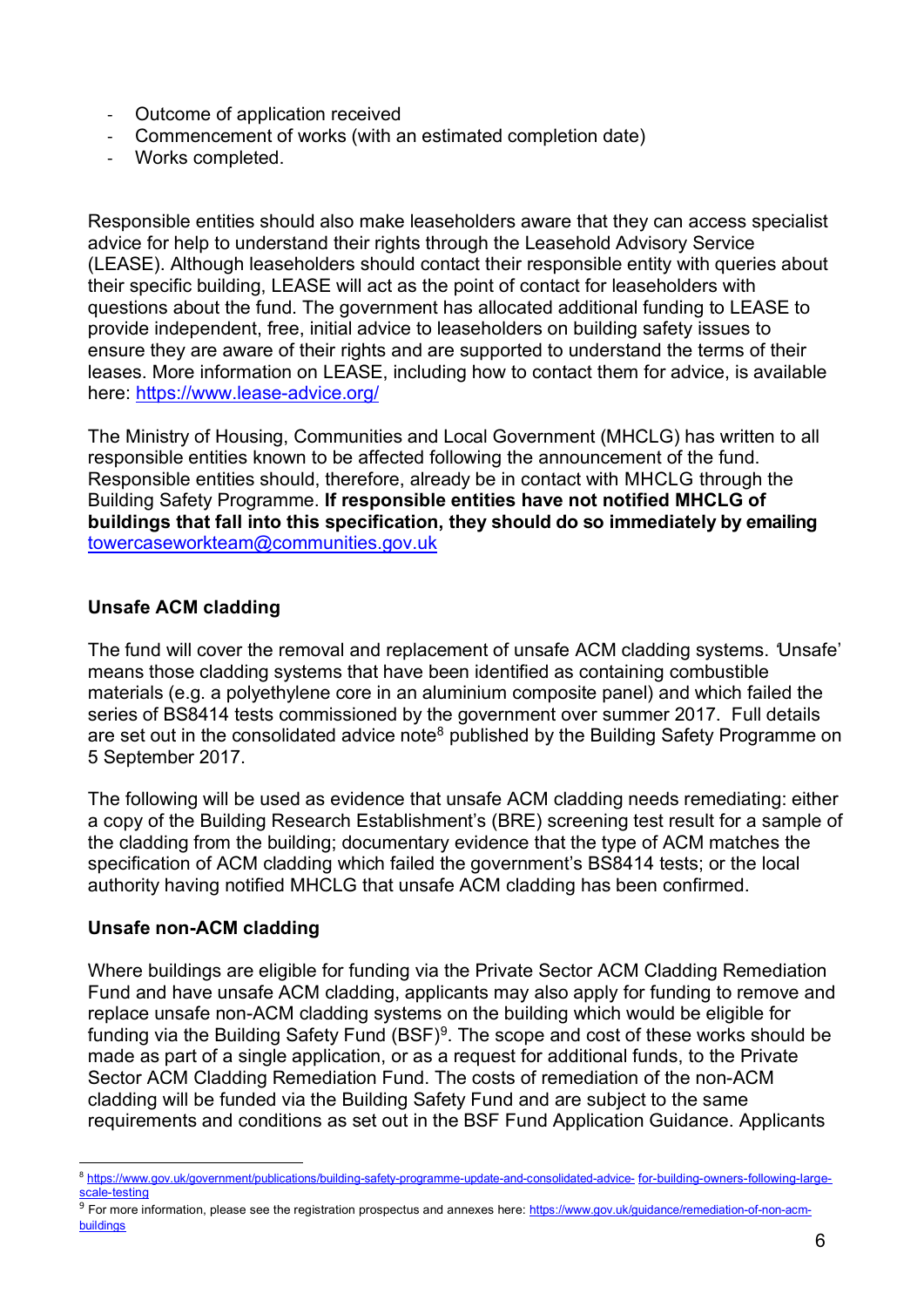to the Private Sector ACM Cladding Remediation Fund should have contacted their delivery partner to register their non-ACM cladding system by 31 July 2020.

If only unsafe non-ACM cladding systems are present, then an application should have been made via the BSF through submitting a registration by 31 July 2020.

## **Exclusions**

The fund will not be available for:

- non-residential buildings.
- buildings under 18m in height (allowing for the 30cm tolerance).
- Unsafe non-ACM cladding systems, unless eligible for the BSF and provided unsafe ACM cladding is also present on the building.
- buildings where a warranty claim for the full costs of remediation has been accepted.
- costs which would not otherwise be recovered from residential leaseholders through the service charge provisions in their leases  $10$ .
- buildings owned by social sector landlords who should instead apply for funding from the Social Sector ACM Cladding Remediation Fund<sup>11</sup>.

## **Subsidy control**

EU State aid rules no longer apply to subsidies granted from 1 January 2021 in the UK, except for aid within scope of the Withdrawal Agreement, including aid under Article 10 of the Northern Ireland Protocol. However, public authorities must comply with our international commitments on subsidies, and in particular the subsidies chapter of the UK-EU Trade and Co-operation agreement (TCA).

The subsidy control rules will replace the previous diligence requirements for the provision of state aid, which no longer apply following the end of the UK-EU transition period on 31 December 2020. Subsidy control rules apply from 1 January 2021 and allow the government to provide funding from state funds to economic actors, previously referred to as undertakings. The revised diligence processes are designed to comply with subsidy control rules under the UK-EU Trade and Cooperation Agreement for the provision of funding for remediation of unsafe cladding under the Private Sector ACM Cladding Remediation Fund, and the Building Safety Fund. Further guidance on subsidy control is available at [https://www.gov.uk/government/publications/complying-with-the-uks-international](https://www.gov.uk/government/publications/complying-with-the-uks-international-obligations-on-subsidy-control-guidance-for-public-authorities)[obligations-on-subsidy-control-guidance-for-public-authorities.](https://www.gov.uk/government/publications/complying-with-the-uks-international-obligations-on-subsidy-control-guidance-for-public-authorities)

Previously under the state aid de minimis rules, an undertaking could receive up to €200,000 state aid over a three-year period. Economic actors may now receive up to 325,000 Special Drawing Rights, which is approximately £350,000, over three consecutive financial years, as Small Amounts of Financial Assistance which is exempt from the application of the TCA.

Funding provided for the benefit of leaseholders who are owner occupiers is unaffected as this does not constitute a subsidy. To receive the funding the leaseholder must be liable to meet the costs of remediation through the service charge provisions in their leases<sup>[12](#page-6-2)</sup>.

<span id="page-6-0"></span><sup>&</sup>lt;sup>10</sup> For example, hotels, hostels, purpose-built student accommodation uses, private rental sector (PRS) uses and PFI contracts are not eligible.

<span id="page-6-1"></span><sup>11</sup> <https://www.gov.uk/government/publications/social-sector-acm-cladding-remediation-fund-application-guidance>

<span id="page-6-2"></span><sup>&</sup>lt;sup>12</sup> Where leaseholders are not liable for the costs of remedial works via service charge under the terms of their lease, but the responsible entity for the building is a leaseholder-run Right-to-Manage company, these costs may still be eligible for funding.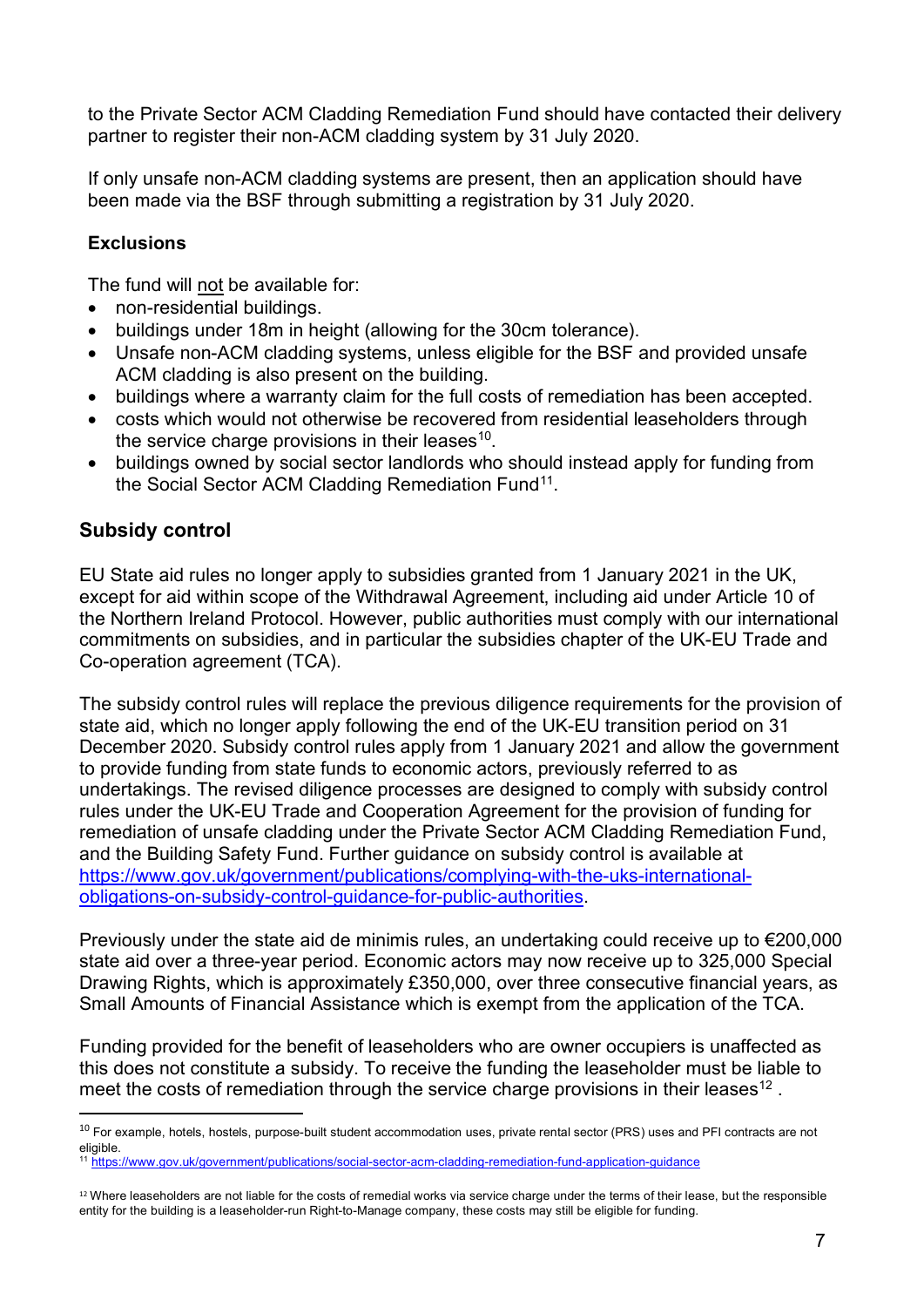Funding for the benefit of buy-to-let landlords, lessees of commercial premises and housing associations continues to fall within the scope of the rules, either on the basis of Small Amounts of Financial Assistance or Services of Public Economic Interest (SPEI) compensation under the TCA.

Beneficiaries who provide SPEIs are not subject to a cap on the amount of funding they can benefit from receive. However, where an SPEI subsidy is 15m SDR or above, then details will need to be provided on the UK's subsidy database. This will be relevant for remediation funding where Registered Providers of Social Housing (RPs), or exceptionally other organisations with a charitable purpose, would be liable for the costs of remedial works by virtue of their service charge obligations<sup>[13](#page-7-0)</sup>.

Applicants should ensure they do the following:

- Provide a list to Delivery Partners of all leaseholders who they believe to be economic actors (including Registered Providers of Social Housing) and their proportion of the total service charge liability, in the form of the Economic Actor Schedule.
- Collect declarations on the amount of subsidy previously received from all leaseholders of commercial premises on site.
- Collect declarations from any leaseholders of residential premises who are economic actors and have previously received subsidy.

Awards of funding made under the Private Sector ACM Cladding Remediation Fund prior to 1 January 2021 will continue to be bound by the state aid rules in force at the time.

## **What costs are covered by the fund?**

The following table summarises the costs covered by the fund.

| Eligible items covered by the fund               | The fund will not cover                                                        |
|--------------------------------------------------|--------------------------------------------------------------------------------|
| Works directly related to the replacement of     | Works which are not directly related to the                                    |
| unsafe cladding systems <sup>14</sup> including: | remediation of unsafe cladding systems even                                    |
| 1. access (e.g. scaffolding, mast                | where these may be planned to be                                               |
| climber etc.) (only where apportioned            | undertaken at the same time. For example:                                      |
| appropriately directly related to                | wider redecoration, renewal and general                                        |
| qualifying works).                               | maintenance, the replacement of windows or                                     |
| 2. removal and disposal of existing              | other elements, internal works or any other                                    |
| cladding.                                        | remediation, maintenance, repair or renewal                                    |
| 3. replacement materials.                        | costs.                                                                         |
| 4. labour and reasonable on-costs to             | Other necessary fire safety works which are                                    |
| the contractor.                                  | not related to an unsafe cladding system.                                      |
|                                                  | Operational running costs, including those<br>associated with interim measures |

<span id="page-7-0"></span> $13$  Charitable organisations will normally constitute health and/or social and/or educational services and will also usually only be provided with State assistance. Examples may include those as regards health and long-term care, childcare, access to and reintegration into the labour market and the care and social inclusion of vulnerable groups. The leaseholder does not necessarily have to be a charity. However, it is likely to be a 'not for profit' organisation or one focused on services of this kind. Because determining whether a particular service qualifies as a service of this type can be complex, Applicants should consult with their Delivery Partner as soon as possible if they consider that there may be a leaseholder in their building who might qualify.

<span id="page-7-1"></span><sup>&</sup>lt;sup>14</sup> A cladding system includes the components that are attached to the primary structure of a building to form a non-structural external surface. The cladding system includes the weather-exposed outer layer or 'screen, fillers. Insulation, membranes, brackets, cavity barriers, flashing, fixings, gaskets and sealants.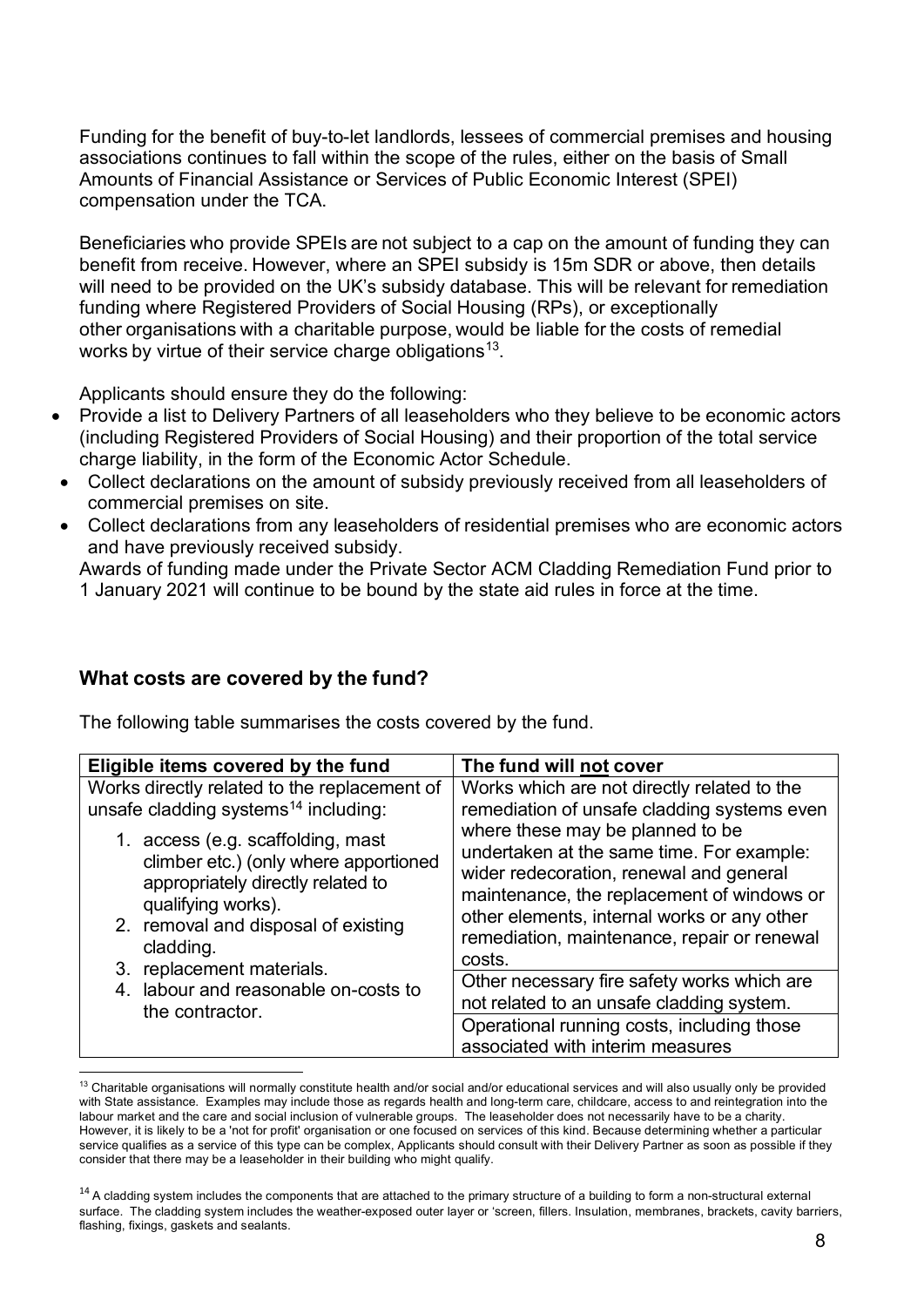| Professional team fees in respect of<br>qualifying items (*apportioned appropriately<br>directly related to qualifying costs where a<br>project also includes non-eligible costs)                       | Professional team fees in respect of non-<br>qualifying items.                   |
|---------------------------------------------------------------------------------------------------------------------------------------------------------------------------------------------------------|----------------------------------------------------------------------------------|
| Managing agents' fees in respect of<br>administering qualifying expenditure<br>(*apportioned appropriately directly related<br>to qualifying costs where a project also<br>includes non-eligible costs) | Managing agents' fees in respect of<br>administering non-qualifying expenditure. |

Eligible costs will be those costs which could be attributed to the capital costs<sup>[15](#page-8-0)</sup> of the project. Ongoing revenue costs, such as the cost of interim safety measures, are not eligible. The fund will provide a grant to cover the 'reasonable' cost of eligible items only. Reasonable costs will be informed by an industry standard approach to specification and procurement of works having regard to benchmarks established from comparable projects. Higher than expected costs will be challenged and will be subject to further scrutiny and the level of grant may be reduced.

Extraordinary technical requirements which incur extra costs essential to but not normally associated with removing and replacing unsafe cladding systems may be included. MHCLG will consider such requests for funding and will assess them applying the same criteria applied to the initial application.

We encourage applicants/responsible entities to assess the extent of any additional work required to make buildings safe from a fire safety perspective and to have a plan in place for funding and carrying out these works.

#### **How the fund works**

The guiding principle of the fund is to increase the pace of remediating unsafe ACM cladding on high-rise residential buildings. It does not remove the existing responsibility for building safety and repairing obligations from responsible entities.

We will assess eligibility in two stages:

- 1. Stage one will quickly verify that the building, its leaseholders and the responsible entity is within scope of the fund.
- 2. Stage two will commence once an in-principle agreement to proceed is in place. This stage will evaluate the proposed solution and costs and undertake due diligence.

Where funding is approved, work should be carried out at pace. The government will not be assuming procurement responsibilities or providing a list of approved contractors. In line with the purpose of the fund, compliance with statutory consents/Building Control approval will also need to be demonstrated at key points. However, we expect work on site to start as soon as possible after funding has been approved.

Where works have already started but are not yet completed, we will assess applications for funding based on the same criteria as applications for funding where works are yet to start

<span id="page-8-0"></span><sup>&</sup>lt;sup>15</sup> For the purposes of this fund, capital costs are those identified in IAS 40 (Investment Properties) for properties held to earn rentals or for capital appreciation, or IAS 16 (PPE) for properties occupied by the owner or lessee or used in production or supply of goods or services or for administrative purposes.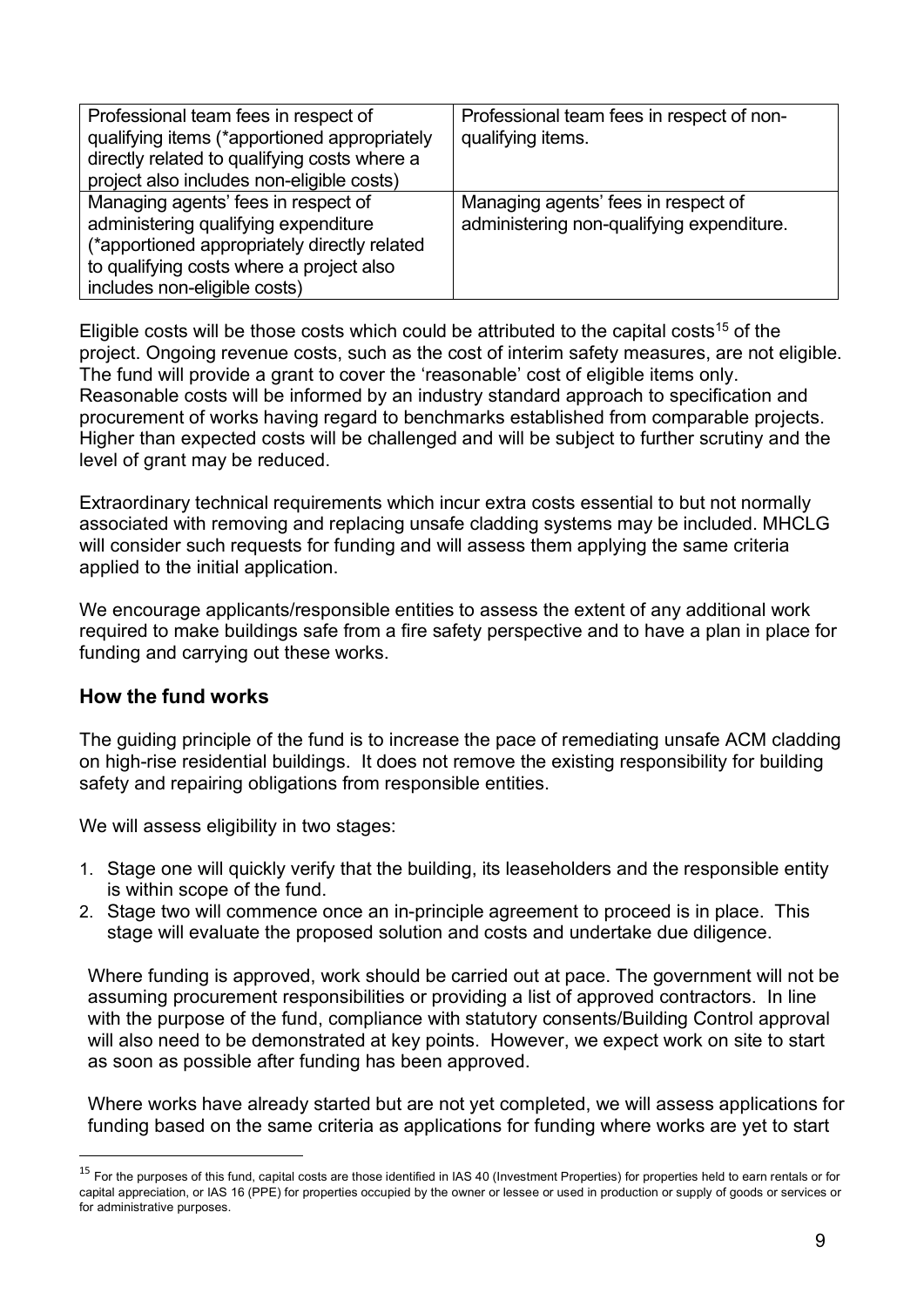and provide funding for the qualifying works already completed.

Applications for funding where works have already completed will also be assessed using the same criteria. Subject to subsidy control rules and the qualification requirements set out in this prospectus, we will provide funding for the costs of remediation of unsafe ACM cladding once we receive evidence of building control sign-off.

If leaseholders have already paid for the remediation of unsafe ACM cladding through the service charge, whether for work that has been completed or has yet to be started, the funding agreement will require the applicant to reimburse leaseholders (or the relevant sinking fund) for an amount equivalent to the benefit they will receive following a successful application for funding.

# **VAT**

Snagging (or the correction of faults) is often carried out after the building has been 'completed'. Provided the replacement cladding forms part of the original construction and the person requesting the cladding had an interest in the building during the construction works, then the replacement cladding may qualify for the zero rate as snagging. This work may form part of a building contract with zero-rated VAT. If applicants require advice on whether their replacement cladding meets the criteria of snagging and so is eligible for VAT at zero rate, they can write to the HMRC Clearance Team.<sup>[16](#page-9-0)</sup>

#### **Pre-contract support**

We will consider applications for advance funding to enable applicants to get to the point at which they have a construction contract in place and thus clarity on the scope of works proposed, the costs thereof and the level of support from the fund which is sought. These applications will need to meet the fund's initial diligence criteria.

This may take the form of funding for surveys, design, planning and procurement costs etc. Where this is the case applicants will still need to provide full details of the ownership and management arrangements in respect of the blocks themselves in order to apply. Cost and works details will then be provided when a successful tender is received, and an assessment will take place as set out above before confirming the level of qualifying support for the remediation works themselves.

If the applicant does not proceed with the works or their application turns out to be ineligible, we will recoup the value of this initial funding and will seek an indemnity to cover this.

## **Full support**

Separate applications will need to be made per building as we expect building owners to have carefully considered the right solution for each building. We will consider additional applications where costs overrun (see below).

Where pre-contract support isn't required, applicants can request full support for the cost of remediation works after a successful tender, including reasonable and proper pre-contract

<span id="page-9-0"></span><sup>16</sup> [https://www.gov.uk/guidance/non-statutory-clearance-service-guidance](https://gbr01.safelinks.protection.outlook.com/?url=https%3A%2F%2Fwww.gov.uk%2Fguidance%2Fnon-statutory-clearance-service-guidance&data=02%7C01%7CDouglas.Taylor%40communities.gov.uk%7C4e24f05a733a4f223bbc08d6f95d7409%7Cbf3468109c7d43dea87224a2ef3995a8%7C0%7C0%7C636970577129408387&sdata=qK6cIf599%2BFHoOjDIo6voDSb4eWabh0WgrJBiVNoDys%3D&reserved=0) - see Annex D.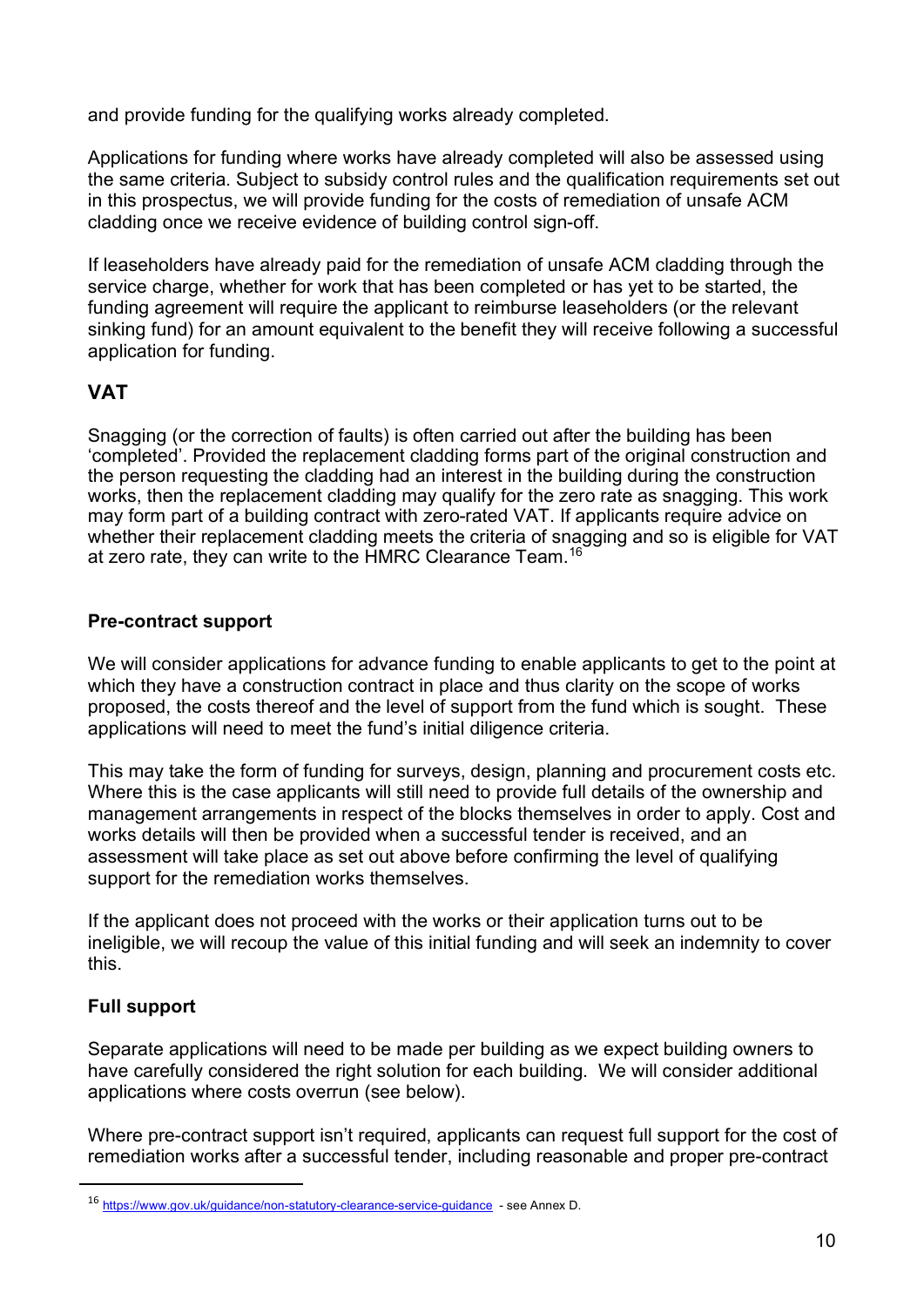costs.

Once approval is confirmed the grant amount will be fixed. Legitimate increases in the scope and cost of work required will be considered and will be assessed in accordance with the criteria set out above, including subsidy control d rules. However, we expect applicants to make arrangements which minimise the risk of this happening, for instance by scoping and specifying works adequately, going through a competitive process to award a contract and appointing a competent contractor using industry-recognised contractual agreements. Arrangements which place an undue level of risk with the client – and in turn the funder – will not be acceptable. Responsible entities must take all opportunities to ensure work is covered by supplier warranties, which help protect leaseholders from future costs.

In the event of costs incurred or expected exceeding those which have been agreed, the following will apply:

- The applicant must notify MHCLG and submit a separate application for additional funding.
- MHCLG will consider applications for funding where:
	- $\circ$  There is a legal obligation which requires a change in the scope of works to replace the unsafe ACM cladding.
	- o Work on site uncovers that the unsafe ACM cladding is more extensive than originally tendered for, or that the scope of works must change and become more costly.
	- $\circ$  The applicant applies for funding to replace unsafe non-ACM cladding which has been confirmed as eligible under the Building Safety Fund
- In all cases, MHCLG reserves the right not to provide further funding beyond that agreed. Any risk of cost increases therefore resides with the applicant.

Where additional funding is provided, this is subject to the same subsidy control conditions under which the funding agreed has been provided.

Applicants/responsible entities are responsible for assembling any funding package necessary in order for works to go ahead, of which resources from the fund may only be a part. A first payment for construction work under the fund will only be made when the recladding work has commenced on site.

We will carry out a reasonable and proportionate amount of diligence in order to safeguard public money concerning:

- the ownership and management arrangements of individual blocks.
- the service charge obligations of leaseholders.
- the scope and cost of proposed cladding remediation works and the contractual arrangements to deliver remediation.

The scope of due diligence is limited to supporting the purpose of the fund and building owners should not rely on it to highlight any design, construction or other related issues that remain the building owner's responsibility to address.

We will benchmark costs with MHCLG-derived cost information and external benchmarks. Where costs are outside our expectation, we may request additional supporting information.

Payments will be made as cash grants and will be made either as:

• one payment of 80% of eligible costs (less any pre-tender support) at start-on-site,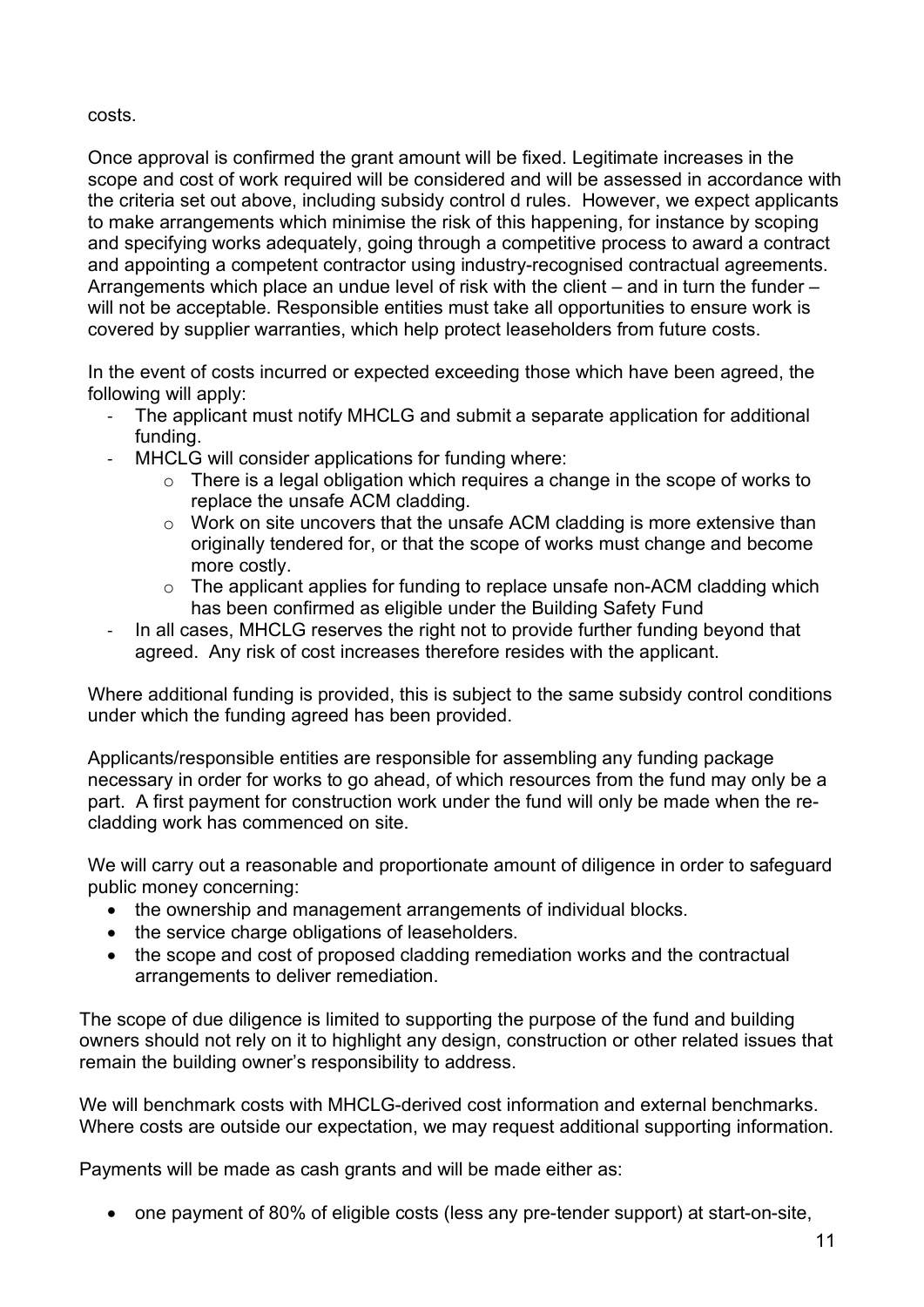and one payment of 20% of eligible costs at practical completion $\mathbb{F}$ 

• otherwise, on the basis of monthly valuations of work carried out on site, with an appropriate degree of due diligence, mirroring industry standard practice. This will also include withholding a final payment at Practical Completion.

If your chosen contractor has requested different payment schedule terms, or you are otherwise unable to operate the terms set out above, you should contact your delivery partner (Homes England / The GLA) to discuss alternative payment scheduling.

#### **On site progress tracking and draw down of funds**

We will check progress regularly. To ensure work is undertaken to expected standards, and with a particular focus on fire safety, we expect appropriate quality assurance measures and safety checks to be in place on site. All building control bodies appointed for remediation projects supporting the fund must take into account relevant advice issued by MHCLG.

Further reassurances on building safety will be required from responsible entities where works take longer than expected. Periodic on-site inspections will be carried out.

#### **Cost recovery**

Building owners will be expected to take all reasonable steps to recover the cost of replacing the unsafe cladding from those responsible. At the application stage we will ask for information regarding such steps and may seek further information to satisfy ourselves of the position. Where building owners do successfully recover damages relating to the removal and replacement of unsafe cladding the government will expect building owners to pay to government any amounts recovered which are referable to the removal of the unsafe cladding up to the amount provided through the fund.

We will not seek to recoup amounts recovered in litigation or settlement which do not relate to the removal and replacement of unsafe ACM (or, where covered by funding, non-ACM) cladding. Where building owners have already recovered damages, they should deduct the relevant amounts from applications and provide an explanation as to how this has been calculated.

MHCLG does not rule out seeking an assignment of relevant rights of action where it considers it would be appropriate to do so.

## **Enforcement**

If a responsible entity does not apply and refuses to remediate a high rise building with unsafe ACM cladding, we expect local authorities and fire and rescue services to take enforcement action. We have established the Joint Inspection Team, which includes experts in environment health, building control and fire safety, to support local authorities to assess buildings under the Housing Health and Safety Rating System and thereafter with enforcement action under the Housing Act 2004.

<span id="page-11-0"></span><sup>&</sup>lt;sup>17</sup>Practical is defined as when the Certificate of Practical Completion is issued for all the Works and if more than one such Certificate of Practical Completion is issued, the date of the latest such certificate.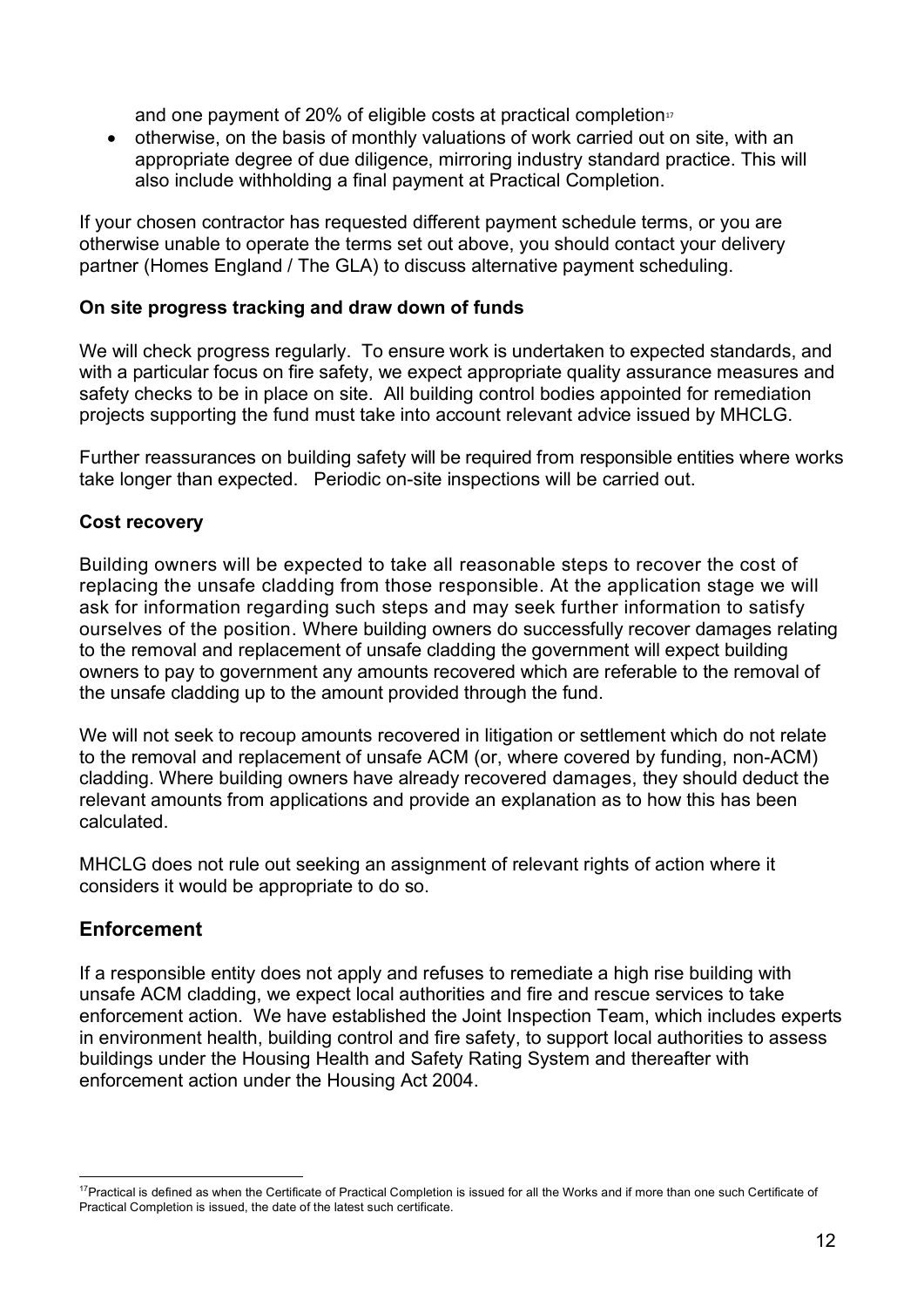## **How and when to apply for funding**

The Ministry of Housing, Communities and Local Government (MHCLG) has written to all responsible entities known to be affected following the announcement of the fund. Responsible entities should, therefore, already be in contact with MHCLG through the Building Safety Programme. If responsible entities have not notified MHCLG of buildings that fall into this specification, they should do so immediately by emailing towercaseworkteam@communities.gov.uk

# **Where can I find further information and support?**

If you would like to discuss your application further, please contact us at [psrapplication@communities.gov.uk](mailto:psrapplication@communities.gov.uk)

Although leaseholders should contact their responsible entity with queries about their specific building, LEASE will act as the point of contact for leaseholders with questions about the fund. If you are a leaseholder with an enquiry, please contact the Leasehold Advisory Service (LEASE) via<https://www.lease-advice.org/>